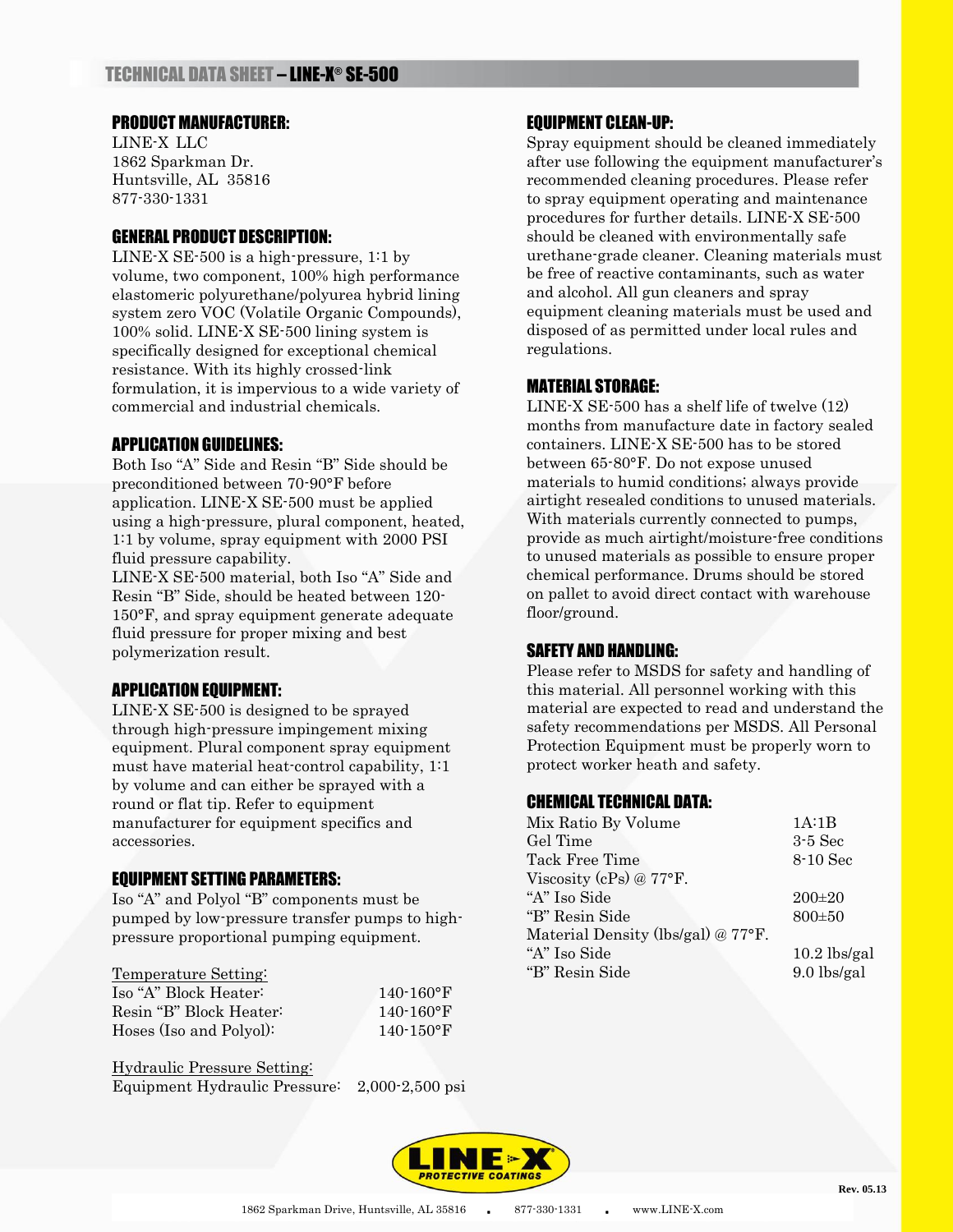# BASIC PHYSICAL PROPERTIES:

| Test Name                            | Test Methods         | Value           |
|--------------------------------------|----------------------|-----------------|
| Hardness Shore D                     | ASTM D2240           | 75±5            |
| Elongation                           | ASTM D412            | 10%             |
| Taber Abrasion                       | ASTM D4060           | 12.25           |
| $(mg \text{Loss}/1000 \text{ Cyls})$ |                      |                 |
| Tear Strength                        | <b>ASTM D624</b>     | 840             |
|                                      |                      | lbs/in.         |
| Tensile Strength                     | <b>ASTM D412</b>     | $6,000 -$       |
|                                      |                      | 6,500 PSI       |
| Heat Deflection                      | <b>ASTM D-648-07</b> | $195^{\circ}$ F |
| Temp.                                |                      |                 |

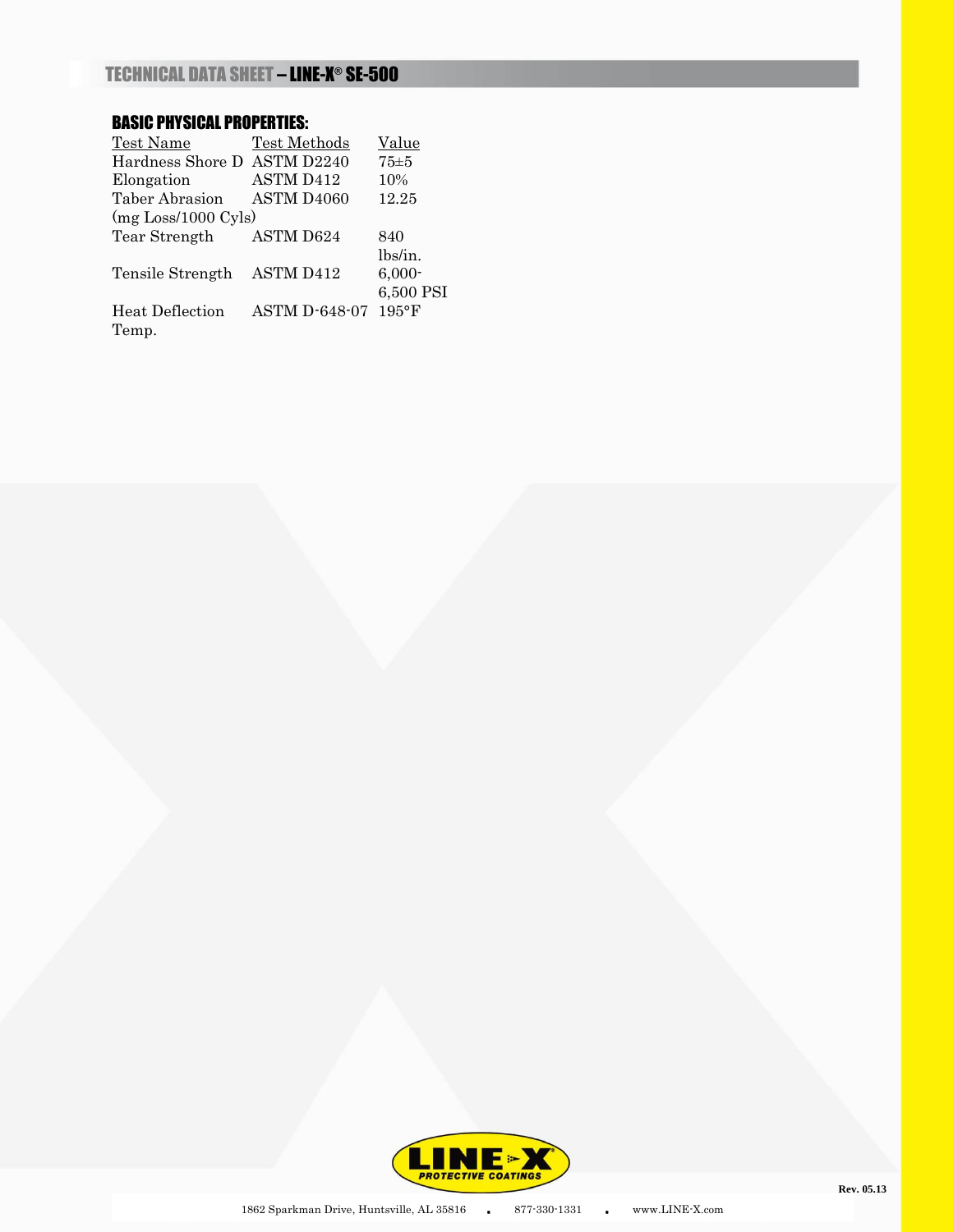# Chemical Resistances per ASTM D543 for immersion in fluids methods:

LINE-X SE-500 materials are immersed in the chemicals below for a period of seven days; physical properties of pre- and post-immersion were measured to quantify the changes in product physical properties.

| Chemical<br>Names       | Resistance<br>Rating @25° C |
|-------------------------|-----------------------------|
| Acetic Acid 10%         | 1                           |
| Acetic Acid 2%          | 1                           |
| Acetic Acid 5%          | 1                           |
| Ammonium Chloride 24.0% | 1                           |
| Ammonium Chloride 30%   | 1                           |
| Aqua Ammonia            | 1                           |
| Automotive Oil          | 1                           |
| Aviation Fuel           | 1                           |
| Baking Soda 25%         | 1                           |
| Calcium Chloride 50%    | 1                           |
| Calcium Hypochlorite 5% | 1                           |
| Club Soda               | 1                           |
| Cream Soda              | 1                           |
| Diesel Fuel             | 1                           |
| Ethylene Glycol         | 1                           |
| Hydraulic Oil           | 1                           |
| Hydrochloric Acid 45%   | 1                           |
| Hydrochloric Acid 5.0%  | 1                           |
| Kerosene                | 1                           |
| Mineral Spirits         | 1                           |
| Phosphoric Acid 25%     | 1                           |
| Potassium Hydroxide 50% | 1                           |
| Saline Solution 30%     | 1                           |
| Sea Water               | 1                           |
| Sodium Carbonate 10%    | 1                           |
| Sodium Hydroxide 50%    | 1                           |
| Sodium Sulfate 20%      | 1                           |
| Sodium Sulfate 30%      | 1                           |
| Sugar Solution 30%      | 1                           |
| Sulfuric Acid 10%       | 1                           |
|                         |                             |

| Chemical                  | Resistance     |
|---------------------------|----------------|
| Names                     | Rating @25° C  |
| Sulfuric Acid 25%         | 1              |
| THIO-SUL                  | 1              |
| Turpentine                | 1              |
| Ammonia 7.5%              | $\overline{2}$ |
| Ammonium Hydroxide        | $\overline{2}$ |
| Bleach (Chloride)         | 2              |
| Boric Acid 4%             | 2              |
| Citric Acid 10%           | 2              |
| Formaldehyde 37%          | $\overline{2}$ |
| Formic Acid 2%            | 2              |
| Hydrogen Peroxide 10%     | 2              |
| Lactic Acid 45%           | $\overline{2}$ |
| Nitric Acid 10%           | 2              |
| Phosphoric Acid 50%       | 2              |
| Tannic Acid 12.0%         | $\overline{2}$ |
| Brake Fluid (DOT 3)       | 3              |
| Formic Acid 5%            | 3              |
| Sulfuric Acid 50%         | 3              |
| Xylene (Xylol)            | 4              |
| 1,1,1 Trichloroethylene   | 5              |
| Acetic Acid 50%           | 5              |
| Acetone                   | 5              |
| Benzene                   | 5              |
| Chromic Acid 30%          | 5              |
| Formic Acid 10%           | 5              |
| Isopropyl Alcohol (IPA)   | 5              |
| Methanol                  | 5              |
| Methyl Ethyl Ketone (MEK) | 5              |
| Methylene Chloride        | 5              |
| Rubbing Alcohol           | 5              |
| Toluene                   | 5              |

 $1 - Excellent$ 

 $2 - Good$ 3 – Fair

4 - Moderate

5 - Not Recommend